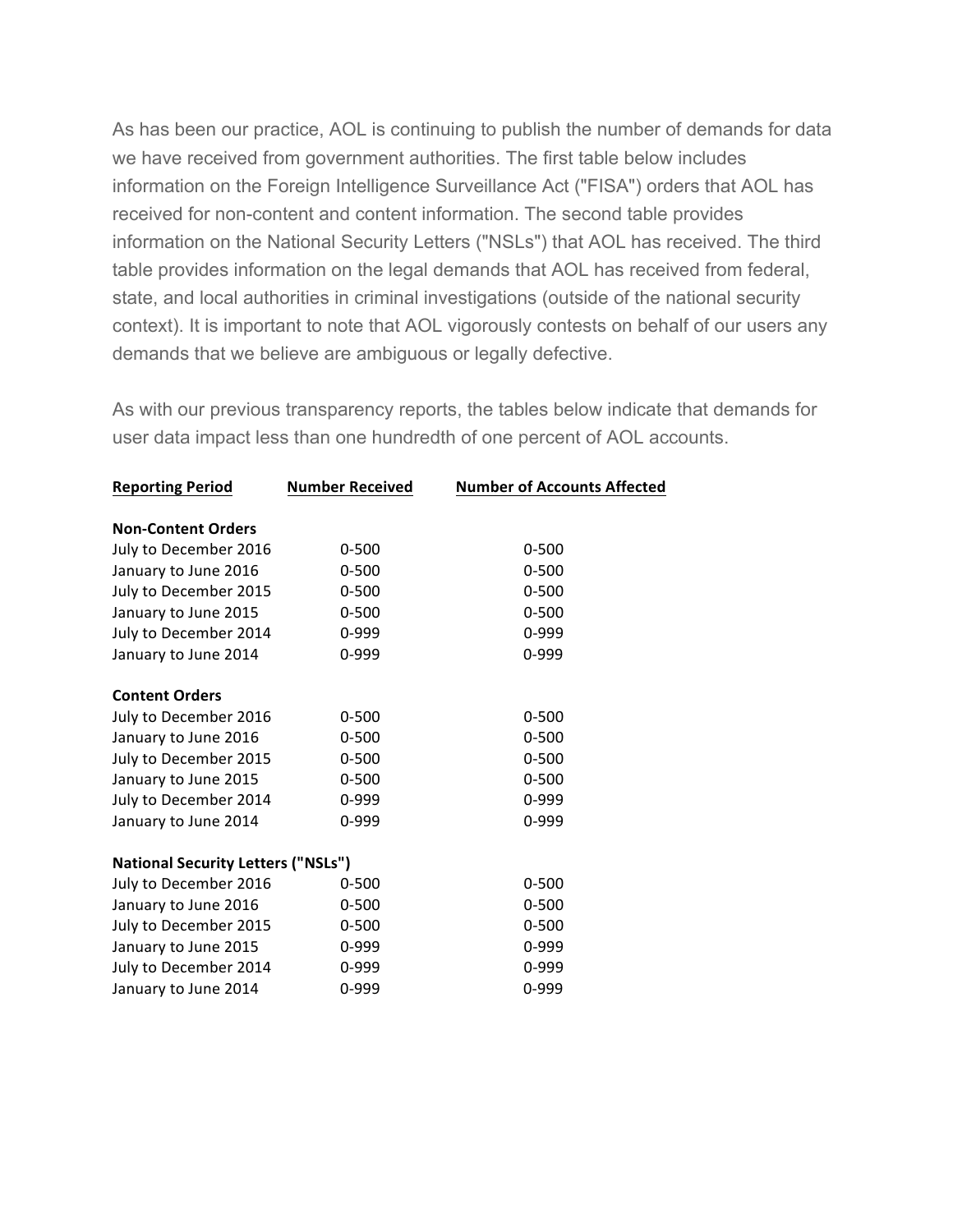|                                                      | 2 <sup>nd</sup> Half of<br>2014 | $1st$ Half of<br>2015 | 2nd Half of<br>2015 | $1st$ Half of<br>2016 | 2 <sup>nd</sup><br>Half of<br>2016 |
|------------------------------------------------------|---------------------------------|-----------------------|---------------------|-----------------------|------------------------------------|
| <b>Preservation Requests from</b><br>Law Enforcement | 583                             | 537                   | 488                 | 559                   | 461                                |
| Subpoenas                                            | 813                             | 841                   | 745                 | 726                   | 686                                |
| <b>Warrants</b>                                      | 295                             | 299                   | 238                 | 251                   | 207                                |
| <b>Court Orders</b>                                  | 53                              | 63                    | 50                  | 50                    | 42                                 |
| Pen Registers/ Trap & Trace<br>Orders                | 13                              | 11                    | 14                  | 13                    | 9                                  |
| <b>Wiretap Orders</b>                                | 1                               | 0                     | $\Omega$            | $\Omega$              | $\Omega$                           |
| <b>Emergency Requests from</b><br>Law Enforcement    | 12                              | 13                    | 9                   | 10                    | 10                                 |

## **Law Enforcement Demands for Customer Data — United States**

\_\_\_\_\_\_\_\_\_\_\_\_\_\_\_\_\_\_\_\_\_\_\_\_\_\_\_\_\_\_\_\_

 $\frac{[1]}{[1]}$  Note that this report relates to AOL only. Verizon, which acquired AOL in 2015, issues a separate transparency report.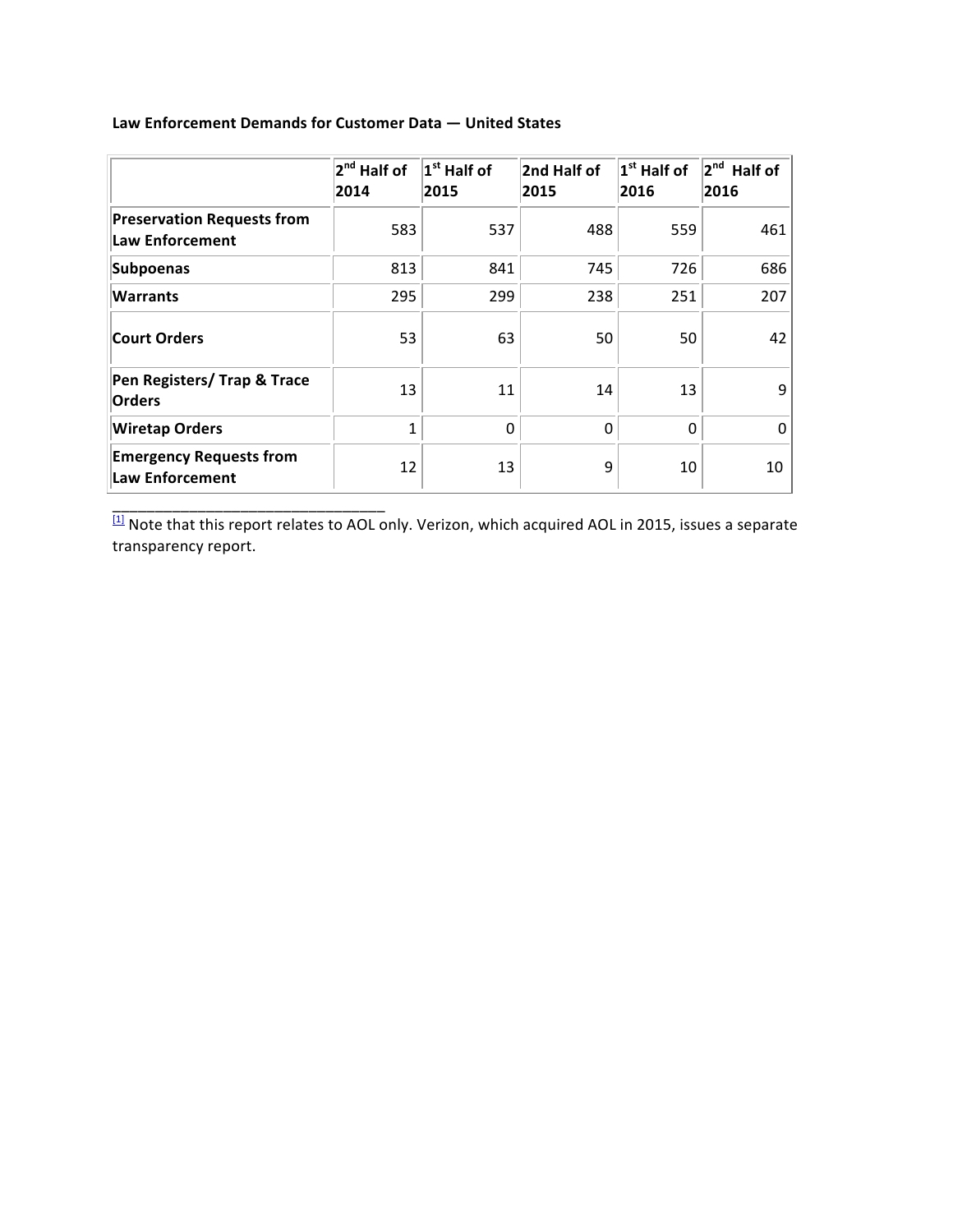| <b>International Legal</b><br><b>Requests for Data by</b><br><b>Country</b> | $7/1/15$ -<br>12/31/15       | $1/1/16$ -<br>6/30/16    | $7/1/16$ -<br>12/31/16   |
|-----------------------------------------------------------------------------|------------------------------|--------------------------|--------------------------|
| Australia                                                                   | 8                            | $\mathbf{1}$             | 6                        |
| Austria                                                                     | $\overline{\phantom{0}}$     | $\overline{\phantom{0}}$ | 3                        |
| Belgium                                                                     | $\mathbf{1}$                 | $\overline{\phantom{0}}$ | $\mathbf{1}$             |
| <b>Brazil</b>                                                               | $\mathbf{1}$                 | $\ddot{\phantom{a}}$     | 4                        |
| Canada                                                                      | 3                            | $\mathbf{1}$             | $\mathbf 1$              |
| Columbia                                                                    | $\blacksquare$               | $\overline{\phantom{0}}$ | $\overline{\phantom{0}}$ |
| Czech Republic                                                              | L.                           | $\overline{a}$           | $\mathbf{1}$             |
| France                                                                      | 91                           | 120                      | 56                       |
| Finland                                                                     | $\overline{a}$               | $\overline{a}$           | $\overline{a}$           |
| Germany                                                                     | 364                          | 406                      | 329                      |
| India                                                                       | 4                            | $\frac{1}{2}$            | 9                        |
| Italy                                                                       | $\mathbf{1}$                 | $\overline{2}$           | $\mathbf{1}$             |
| Japan                                                                       | $\overline{2}$               | $\mathbf{1}$             | $\overline{a}$           |
| Mexico                                                                      | $\overline{a}$               | $\overline{a}$           | $\mathbf 1$              |
| Norway                                                                      | $\qquad \qquad \blacksquare$ | $\overline{\phantom{0}}$ | $\mathbf{1}$             |
| Pakistan                                                                    | $\mathbf{1}$                 | $\mathbf{1}$             | -                        |
| Poland                                                                      | $\overline{\phantom{0}}$     | $\mathbf{1}$             | $\overline{\phantom{0}}$ |
| Portugal                                                                    |                              | $\overline{\phantom{a}}$ |                          |
| <b>Puerto Rico</b>                                                          | $\overline{a}$               | $\mathbf{1}$             | $\overline{a}$           |
| Spain                                                                       | 3                            | $\mathbf 1$              | $\overline{a}$           |
| Sweden                                                                      | $\mathbf{1}$                 | $\mathbf{1}$             | $\overline{a}$           |
| Switzerland                                                                 | $\mathbf{1}$                 | $\overline{a}$           | $\mathbf{1}$             |
| UK                                                                          | 197                          | 205                      | 145                      |